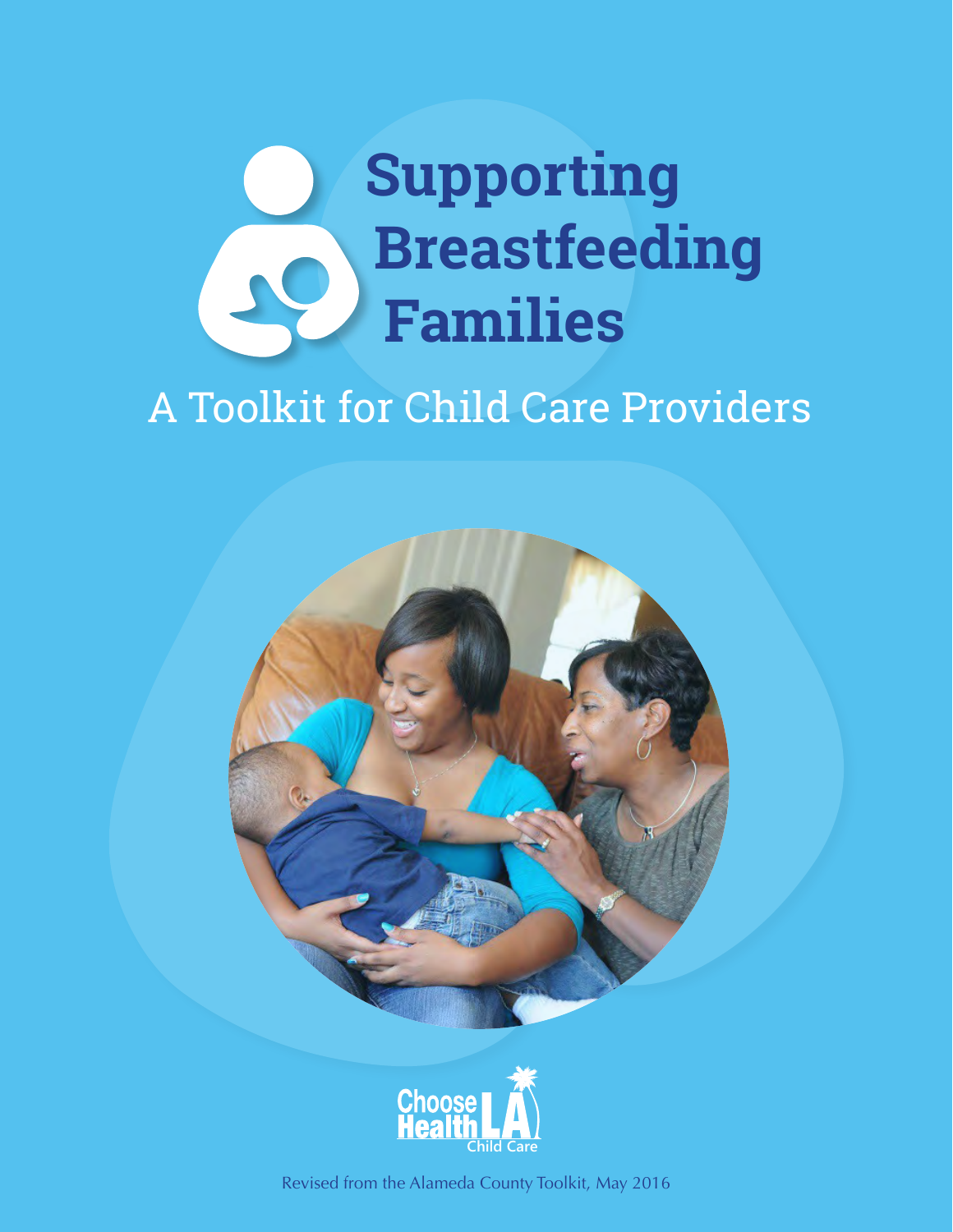# **Supporting Breastfeeding Families** A Toolkit for Child Care Providers



This toolkit is designed to help child care centers, family child care programs, and in-home caregivers support breastfeeding families.

Not all suggestions may be applicable to all child care environments.

A project of the Alameda County Breastfeeding Coalition, August 2015

Project Sponsored by: Alameda County Supervisor Keith Carson, District 5 In collaboration with: WIC Agencies of Alameda County • Alameda Alliance for Health • 4Cs of Alameda County • Alameda County Public Health Department • La Leche League of Northern California and Hawaii



Revised from the Alameda County Toolkit, May 2016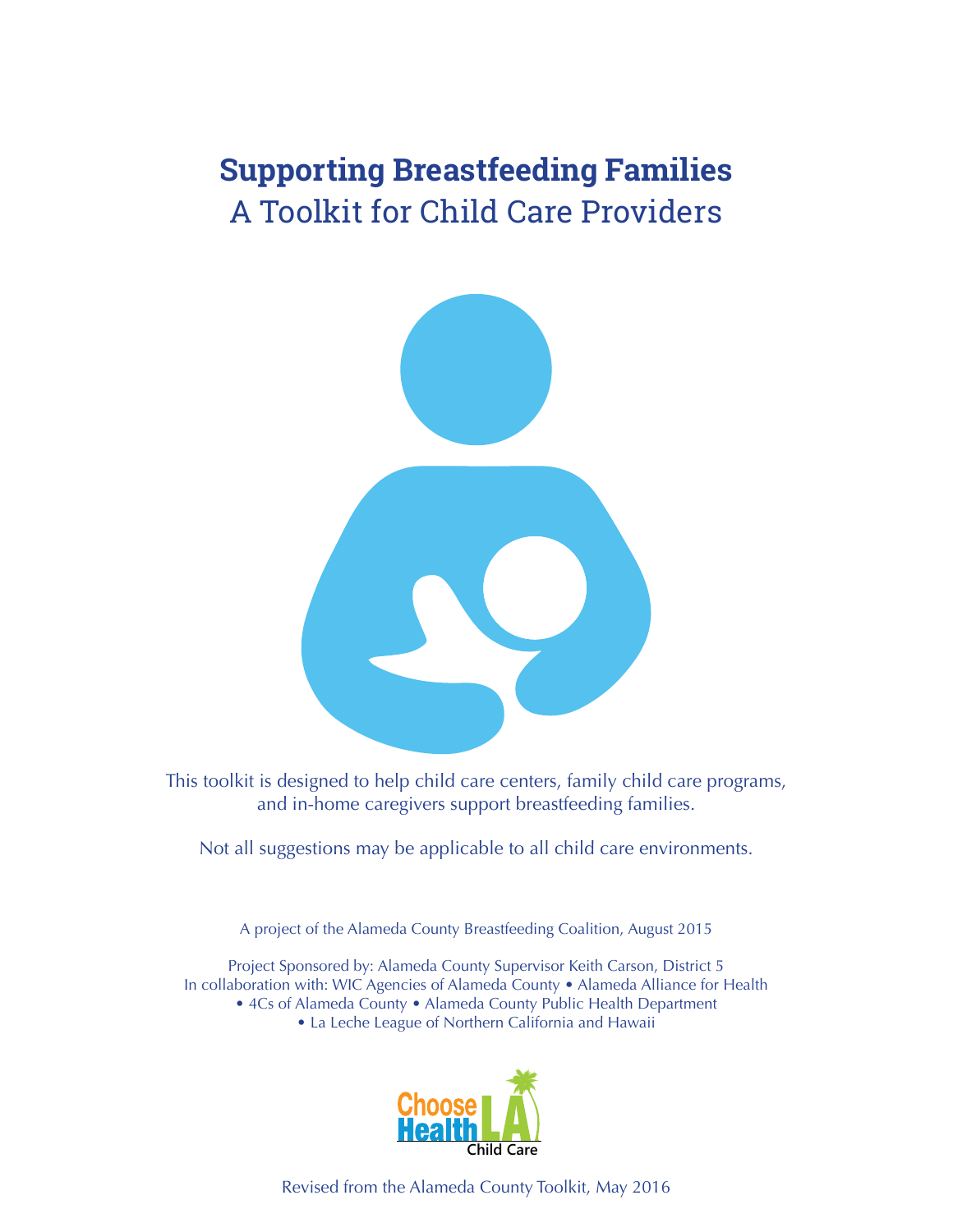# **Breastmilk - Nature's Miracle Food**

For nearly all infants, breastmilk is the best source of nutrition and immune protection.

## **Caring for breastfed babies is good for you as a child care provider because you have:**

- Babies with less colic, diarrhea, and spitting up
- Diapers that do not smell bad
- Babies who are sick less often
- Mothers who feel good about child care because they can continue to breastfeed their babies

## **Breastmilk is good for babies because it:**

- Is the only food a baby needs during the first six months of life, and it continues to be a key source of nutrients for the first year
- Contains the right balance of nutrients to meet baby's needs
- Changes over time to adapt to baby's
- needs
- Helps baby and mother develop a special closeness
- Helps protect babies from infections and reduces the risk of allergies
- Is easy to digest

## **Breastfeeding is good for mothers because it:**

- Helps their bodies recover from pregnancy and get back into shape more quickly
- Lowers the risk of diseases such as diabetes, heart disease, and breast, uterine, and cervical cancers
- Causes certain hormones to be released into her body, which brings feelings of relaxation and well-being to the mother
- Takes less time than using infant formula AND saves money **B**

## **Breastfeeding helps everyone because it:**

- Leads to healthier people
- Is less expensive for families than buying infant formula
- Creates less trash because there are fewer cans, bottles, and nipples to throw away

In California, mothers are allowed to breastfeed in public by law. California Civil Code, Section 43.3, states, "Notwithstanding any other provision of law, a mother may breastfeed her child in any location, public or private, except the private home or residence of another, where the mother and child are otherwise authorized to be present."



**Child care providers who are supportive of breastfeeding enable these mothers to nurse much longer**. This means greater benefits for baby, mother and your center!

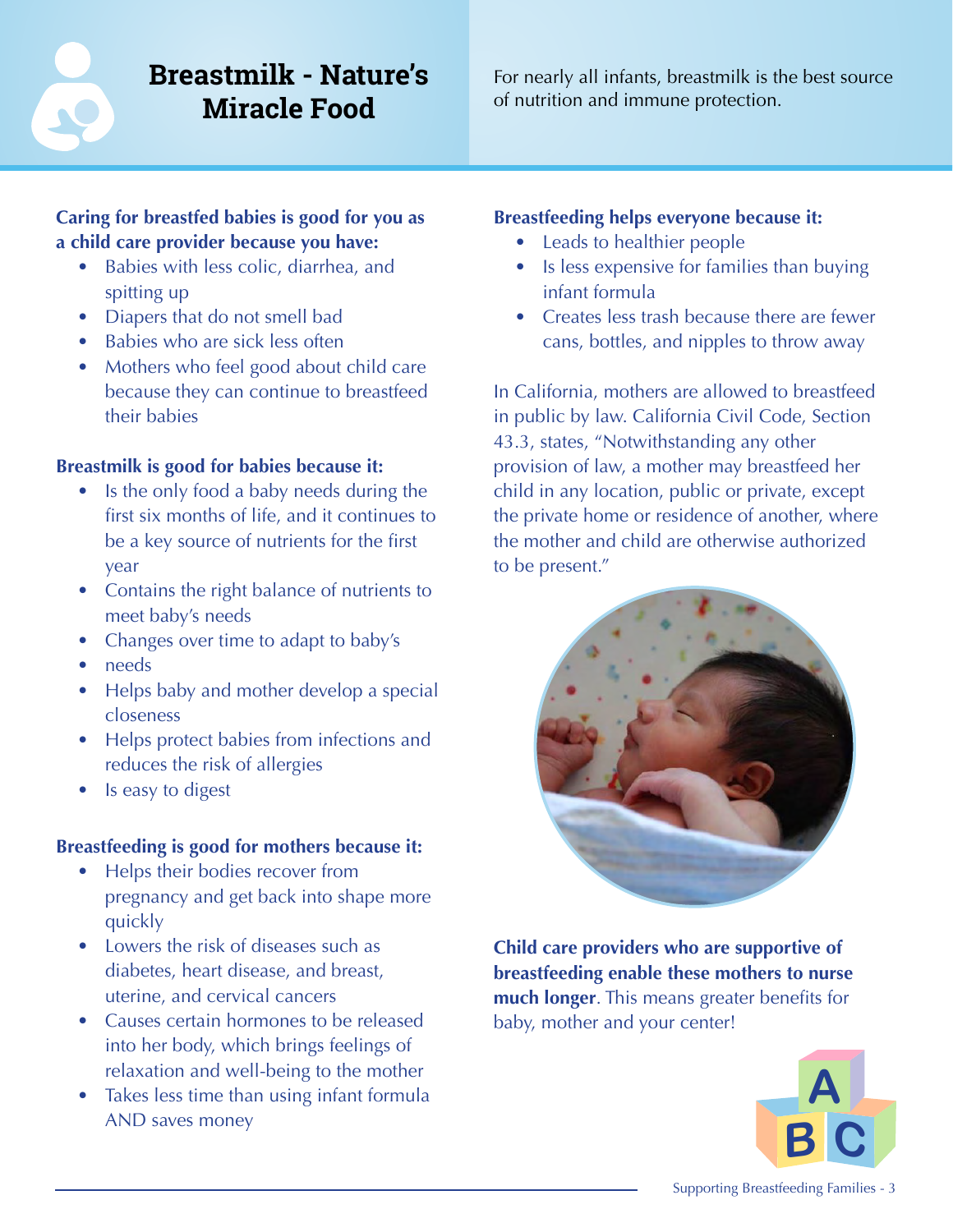**Storage, Handling, and Warming of Breastmilk**

Mothers work hard to pump, store and provide breastmilk for their baby while at child care. Your knowledge of how to handle breastmilk ensures the child benefits from each nutritious ounce.

#### **Breastmilk**

Breastmilk varies in color from a bluish white to a deep yellow color. The fat in the milk may rise to the top of the milk. This does not mean the milk is spoiled. Just swirl it gently to mix the layers. It may appear thinner than infant formula. However, it remains the best food for babies.

#### **Storing breastmilk**

- Breastmilk can be stored in a refrigerator for up to 3 days from the time it was expressed.
- Place breastmilk in the back of the refrigerator where it is coldest.
- Try to keep 2-3 ounces of breastmilk in your freezer in case the baby needs more milk one day.
- Breastmilk can be frozen for up to 3 months from when it was expressed.
- Rotate fresh and frozen breastmilk. using the oldest milk first. Once frozen breastmilk is thawed, use it within 24 hours and do not refreeze.

#### **Handling breastmilk**

Ask mothers to label their milk with baby's full name, date, and time collected. It's best for mothers to store frozen milk in small portions (1-4 ozs.) to decrease the chances of any waste. Ask mothers to bring in enough breastmilk to feed the baby each day. Be sure that each bottle or other container of breastmilk is labeled appropriately. Bottles should have just the amount both you and



the mother think the baby will take at each feeding.

Breastmilk is not a body fluid that requires universal precautions. Simply handle breastmilk like other food.

#### **Thawing/Warming of breastmilk**

Thaw frozen breastmilk in the refrigerator overnight, or in a bowl of water. Heat water in a bowl, cup or other small container, then place bottle or bag of frozen milk in the water to warm; or use a bottle warmer. If breastmilk has separated, swirl gently once thawed to combine the layers. Do not set breastmilk out to thaw at room temperature. Do not thaw or warm breastmilk on the stove or in a microwave. Microwave heating causes hot spots in the milk that can burn the baby. These hot spots may stay even if you shake the bottle. Heating also destroys most of the natural substances in breastmilk that help protect babies from sickness.

• Throw away any unused breastmilk once thawed and offered to baby. Visit *[kellymom.com/bf/pumpingmoms/](http://kellymom.com/bf/pumpingmoms/milkstorage/reusing-expressedmilk/) [milkstorage/reusing-expressedmilk/](http://kellymom.com/bf/pumpingmoms/milkstorage/reusing-expressedmilk/)* for more information from the Academy of Breastfeeding Medicine's (ABM) guidance on this issue.

Previously frozen milk may be kept in the refrigerator for up to 24 hours after it has finished thawing. **Do not refreeze**.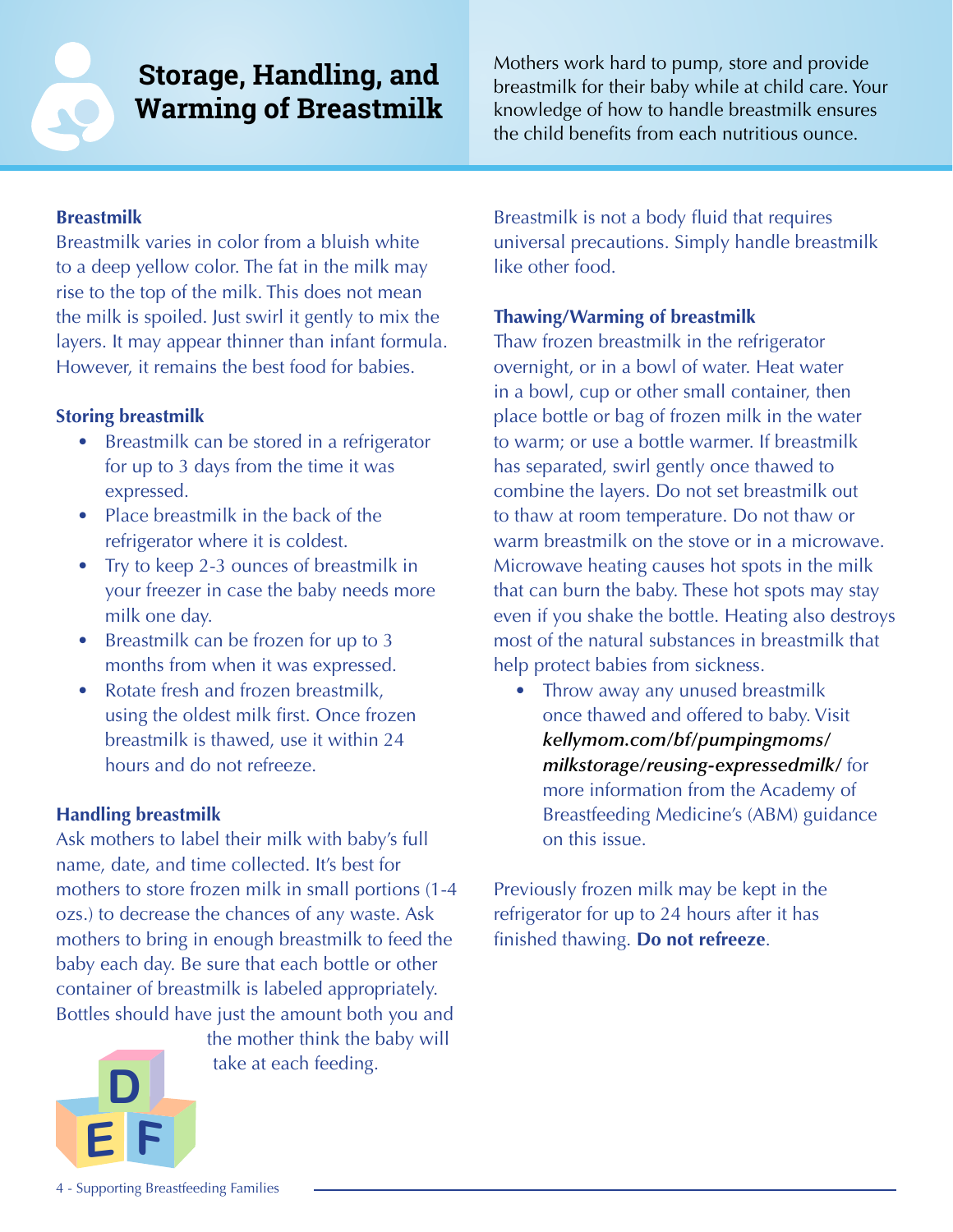**Feeding the Breastfed Baby**

#### **Before baby's first day in child care**

Ask parents to begin bottle or cup feedings before baby's first day. Encourage mothers to get the baby used to being fed her pumped breastmilk by another person. Before bringing baby to the center, invite the mother to visit. This will expose her to commom germs. Then her breastmilk will adapt to better protect her baby.

#### **Follow the baby's signals to time the feedings.**

Do not put babies on a strict feeding schedule. Breastfed babies will usually eat every 1.5 to 3 hours in the first few months and every 3-4 hours after that. During growth spurts and development, babies may eat even more frequently, so be sure to watch baby for signs of hunger instead of watching the clock.

#### **Early signs of hunger include:**

- Baby turning head and opening mouth wide in search of milk
- Baby putting hands to mouth or sucking on hands
- Baby fussing or about to cry
- Crying is a late sign of hunger

## **Slow Flow Bottle Feeding**

Bottle feeding a breastfed baby is a little different from feeding a formula fed baby. Breastfed babies are not used to the fast flow from a bottle. Keeping the baby in a more upright position helps babies adapt to the flow. You may need to try different positions for babies who do not want to take a bottle. Slow flow or wide based nipples are preferred.

### **Paced Feeding**

It is easy to feed too much or too quickly with a bottle. Pause during a feeding by gently removing the bottle nipple from baby's mouth for a second. Baby will either welcome the break or want more.

#### **Reverse Cycle Breastfeeding**

You may find a baby who takes only a little milk during the day but feeds a lot at home to make up for it. Always discuss the baby's feeding patterns with the mother and find out how often baby nurses when not in child care.

#### **Bowel Movements**

Bowel movements of breastfed babies do not usually smell bad. They are pale in color, loose, and seedy looking. In contrast, the bowel movements for formula-fed babies are darker and firmer with a less pleasant smell. Usually, breastfed babies have more bowel movements than formula-fed babies. Yet, as breastfed babies grow, they may have fewer and even go for days without one. This is normal if bowel movements are soft. Breastfed babies usually do not get constipated.

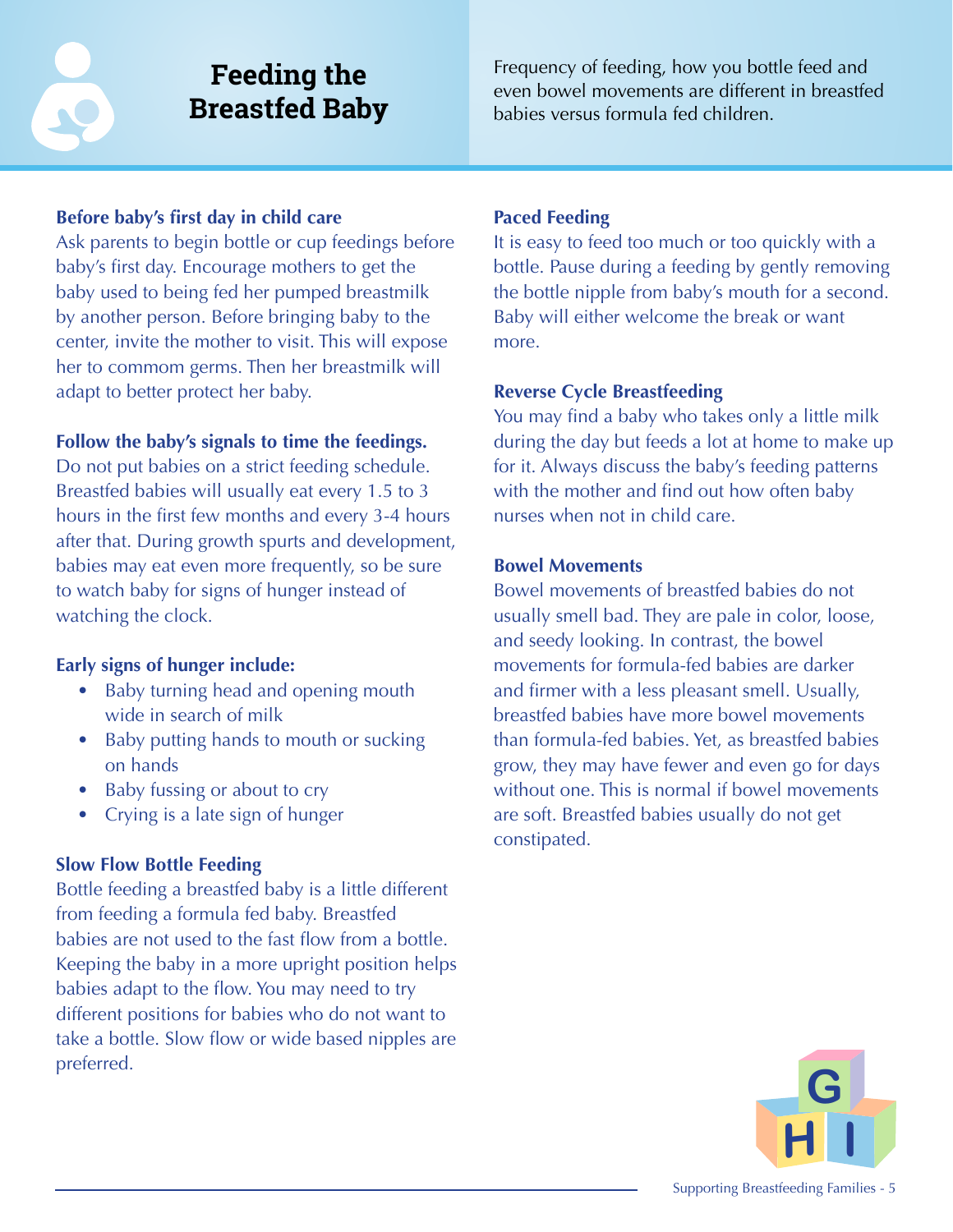# **Ten Steps to Breastfeeding Friendly Child Care**

#### **1 Appoint a person or group to be responsible for making sure the 10 steps are carried out**

- Gain support from management and all levels of staff.
- Commit to the importance of breastfeeding, especially exclusive breastfeeding\*.
- Then share this commitment with fellow staff.
- Use this toolkit to create an action plan to make your center more breastfeeding friendly. Although many staff may share the job of creating and carrying out an action plan, it's best to have one person coordinate the group's efforts.
- The action plan should also specify how all staff will be trained so that they are able to carry out breastfeeding promotion and support activities.

# **2 Establish a supportive breastfeeding policy and require that all staff be aware of and follow the policy**

A sample policy is included in this toolkit. A breastfeeding friendly child care policy should:

- Welcome breastfeeding mothers.
- State that families will receive accurate breastfeeding information.
- Ensure that staff are trained to provide breastfeeding information and support. The goal is to help mothers continue to breastfeed when they return to work or school.

# **K L**

**J** \*Exclusive breastfeeding means an infant receives no food or drink other than breastmilk and is recommended until the infant is six months old.

#### **3 Inform women and families about the importance of breastfeeding, and about your breastfeeding friendly policies**

- Talk about why breastfeeding is so good for babies and mothers.
- Encourage mothers to continue breastfeeding when returning to work or school.
- Share community resources with mothers that can answer their questions and concerns about breastfeeding.

#### **4 Create a breastfeeding-friendly space**

- Create a clean, comfortable, private place for mothers to breastfeed or pump. This area should have an electrical outlet, comfortable chairs, and access to running water.
- Invite mothers to breastfeed and pump at your location. Some mothers may want to nurse before they leave.
- Post "Breastfeeding is welcome here" poster included on the last page in this toolkit.
- Educate families and staff that a mother may breastfeed her child wherever they have a legal right to be.
- Use culturally diverse breastfeeding education materials.
- Limit visibility of infant formula.
- Mention breastfeeding first in all communication about infant feeding.



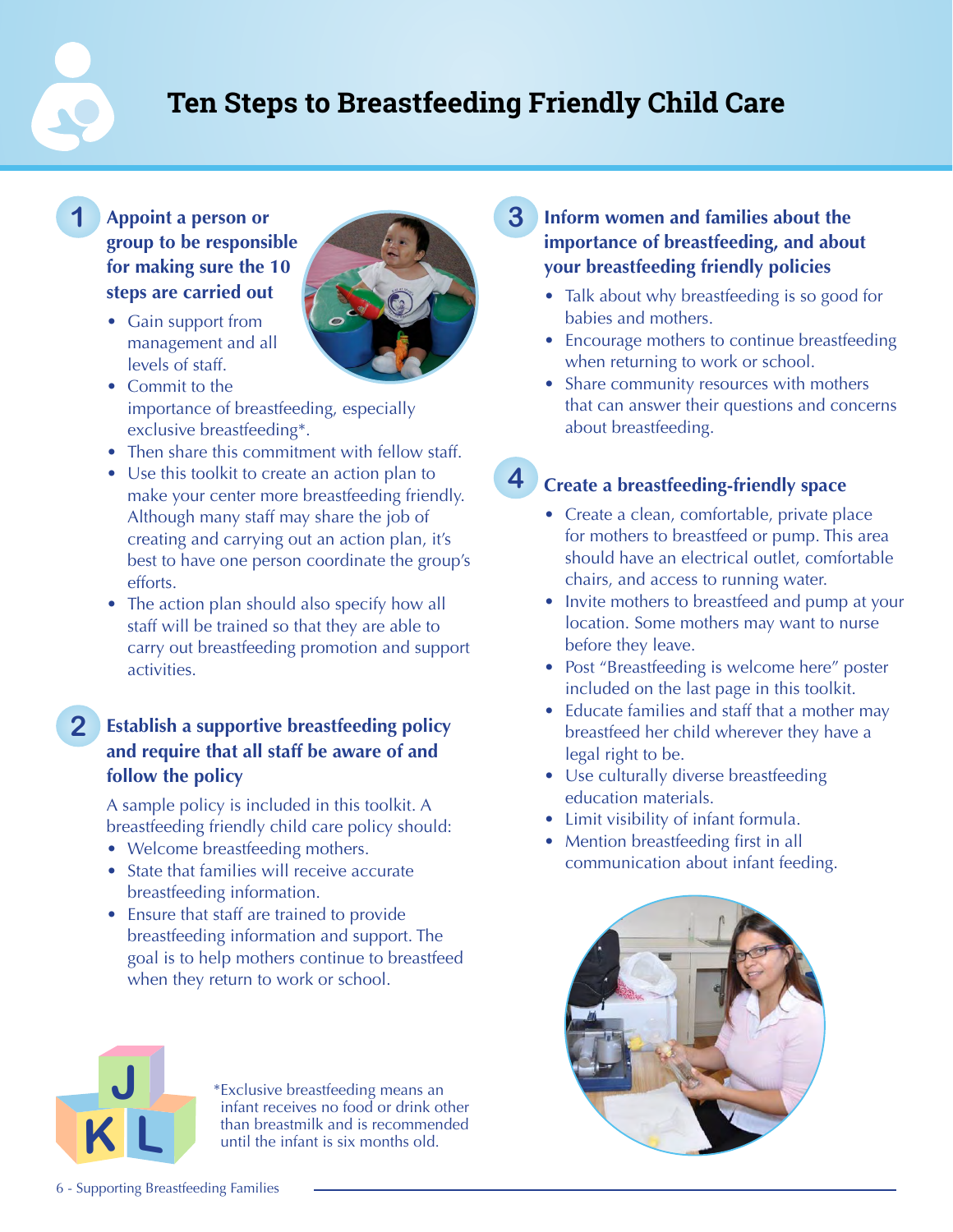# **Ten Steps to Breastfeeding Friendly Child Care**

#### **5 Develop a feeding plan that supports best infant feeding practices with each family**

- Discuss baby's feeding patterns with the mother. Try to time the baby's feeding so the baby will be hungry when the mother is ready to nurse.
- Ask if the mother will want to nurse before leaving if she is picking up the baby. If she does, try to make the baby's last feeding about 1½ to 2 hours before the mother



arrives. Use an activity or toy to keep the baby happy until the mother gets there.

- Ask for the mother's schedule and ask that she call if she will miss a feeding or arrive late.
- Encourage her to provide a back-up supply of frozen or refrigerated breastmilk.
- **6 Ensure that all breastfeeding families you serve are able to properly store and label milk for child care center use**
	- Provide a refrigerator where families can store their milk.
	- Show families how containers should be labeled with baby's name and date the milk was expressed.
	- Make available a freezer to store extra breastmilk in case not enough milk has been provided for the day.

**Maintain an updated resource file of breastfeeding services for families**

**7**

- Create a list of contact names and numbers of local breastfeeding professionals and peer support groups.
- Refer mothers who have breastfeeding questions or are experiencing difficulties with breastfeeding or pumping to community resources.

## **8 Provide learning and play opportunities for children that make breastfeeding natural**

- Expose children to breastfeeding mothers as a good way to teach about natural infant feeding.
- Plan learning activities that talk about how animals take care of their babies, including how they are fed.
- Offer children's books that have pictures of breastfeeding.
- Provide play dolls that are nursing.

#### **9 Establish a supportive worksite policy for staff members who are breastfeeding**

- Create a clean, comfortable, private place for staff to breastfeed or pump their milk.
- Include an electrical outlet, comfortable chairs, and nearby access to running water.
- Provide breastfeeding employees with a flexible schedule for breastfeeding or pumping.

# **10 Reach out to the local breastfeeding coalition or other breastfeeding resources**

Some ways your center can further support breastfeeding families in the community include:

- Supporting breastfeeding promotional campaigns
- Joining breastfeeding coalitions or advocacy groups
- Sharing your experience in becoming more breastfeeding friendly with other child care providers
- Supporting legislation and community events designed to increase public awareness

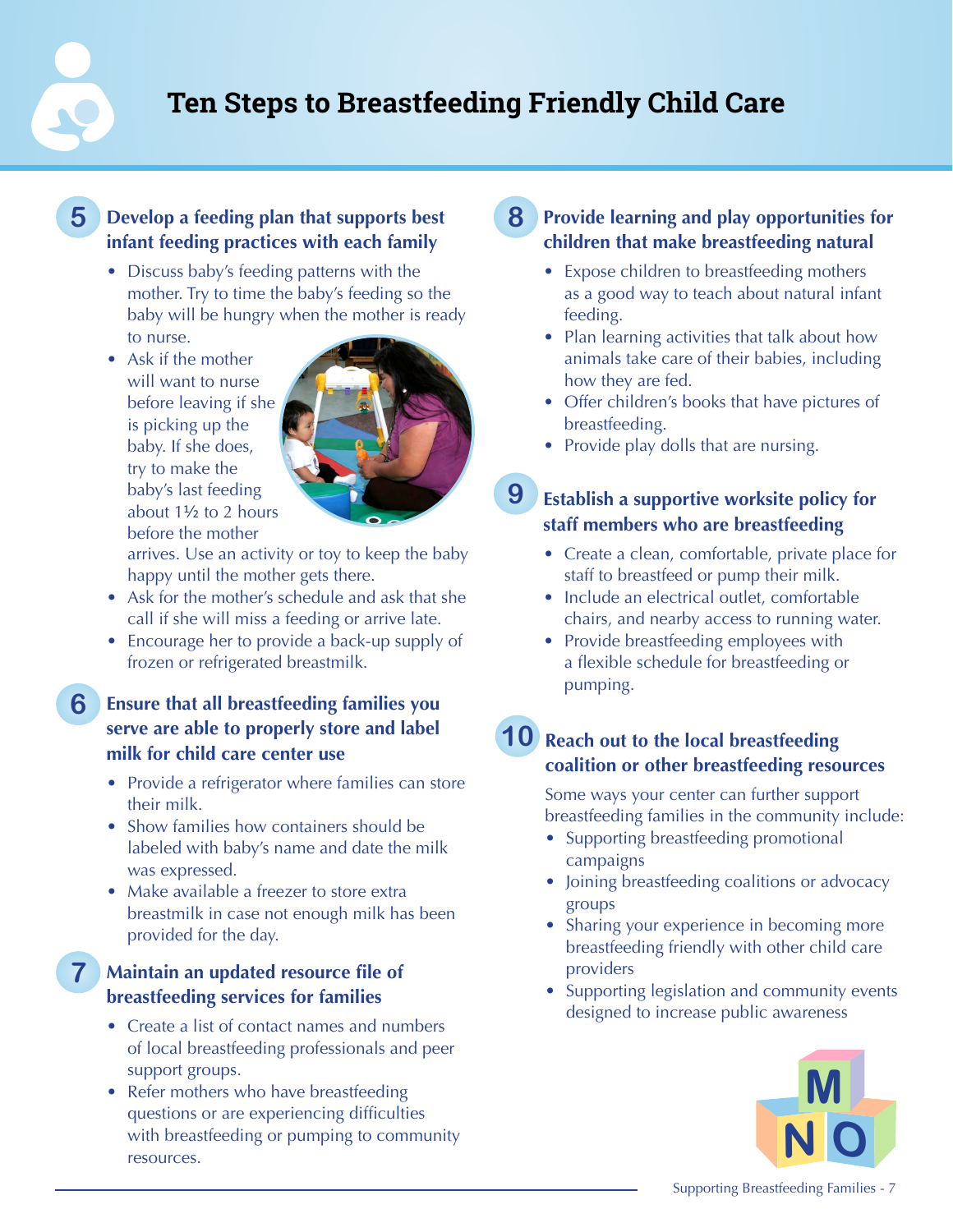# **Sample Child Care Breastfeeding Policy**

The *ABC Child Care Center* is committed to providing ongoing support to breastfeeding mothers. Breastfeeding provides many health benefits to both the mother and baby. The *ABC Child Care Center* subscribes to the following policy.

## **Sensitivity will be shown to breastfeeding mothers and their babies.**

The center is committed to providing ongoing support to breastfeeding mothers. Mothers are welcome to breastfeed their baby at drop-off in the morning and pick-up in the evening. Staff will hold off giving a bottle, if possible, when mom is due to arrive. Infant formula and solid foods will not be provided unless requested by the mother. Babies will be held closely when feeding.

# **Breastfeeding mothers shall be provided a place to breastfeed or express their milk.**

Breastfeeding mothers, including employees, shall be provided a private and sanitary place to breastfeed their babies or express milk. This area has an electrical outlet, comfortable chair, and nearby access to running water. Mothers are also welcome to breastfeed in public areas.

# **A refrigerator will be made available for storage of expressed breastmilk.**

Breastfeeding mothers and employees may store their expressed milk in the center refrigerator. Mothers should provide their own containers, clearly labeled with baby's name and date.

## **Staff shall be trained in handling breastmilk.**

All center staff will be trained in the proper storage and handling of breastmilk, as well as ways to support breastfeeding mothers. The center will follow milk storage guidelines as recommended by health care organizations



to avoid waste and prevent food borne illness. Special precautions are not required in handling breastmilk.

## **Breastfeeding employees shall be provided flexible breaks to accommodate breastfeeding or milk expression.**

Breastfeeding employees shall be provided a flexible schedule for breastfeeding or pumping to provide breastmilk for their children. The time allowed would not exceed the normal time allowed to other employees for lunch and breaks. For time above and beyond normal lunch and breaks, sick/annual leave or an alternative arrangement may be used, such as the employee coming in earlier or leaving later to make up the time.

# **Breastfeeding promotion information will be displayed.**

The center will provide information on breastfeeding, including the names of area resources, should questions or problems arise. In addition, positive promotion of breastfeeding will be on display in the center.

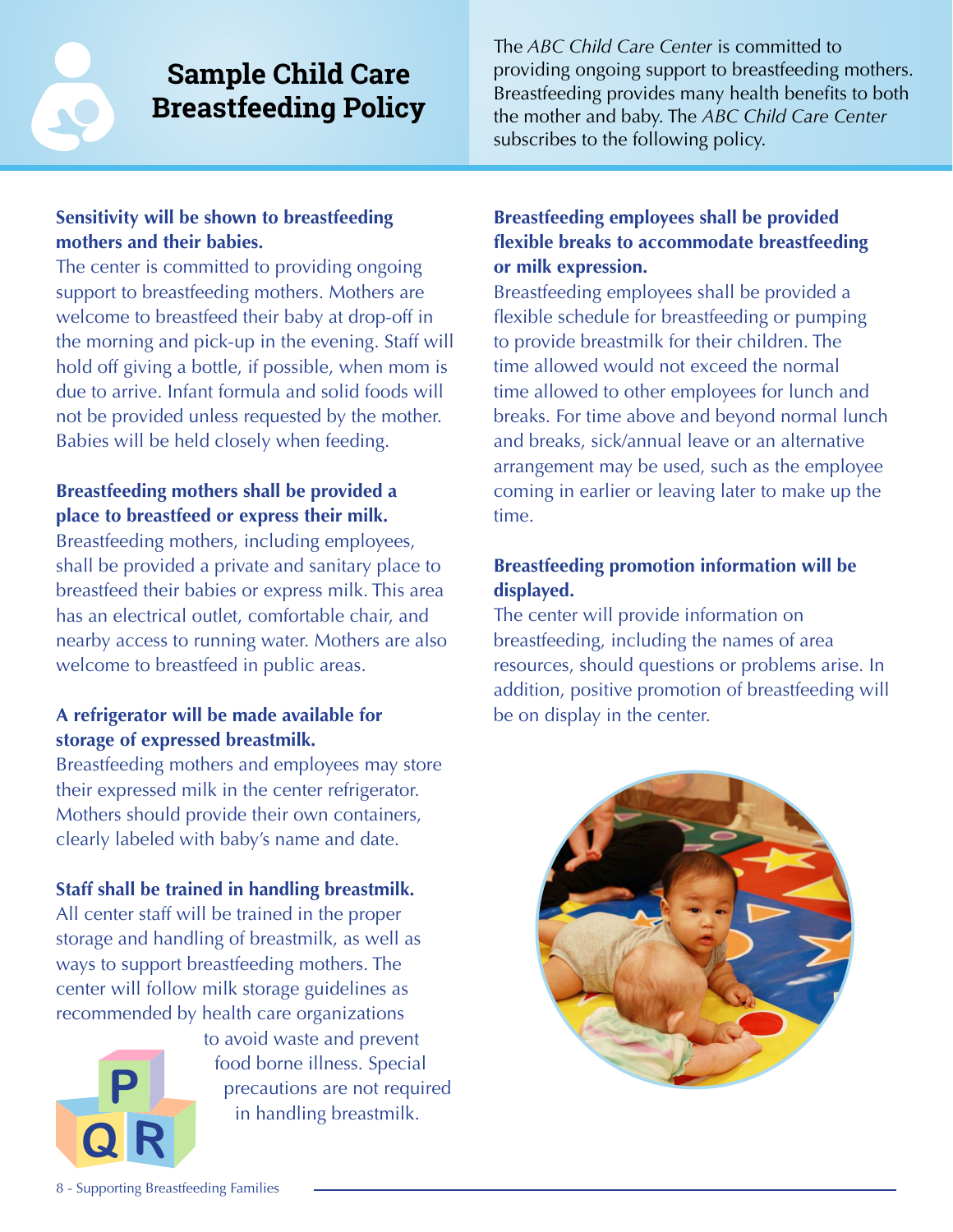# **Child Care Infant Feeding Plan**

 $\tilde{S}$ 

|                                                                                                                                                                                                                                        | Date: $\frac{1}{\frac{M \text{cm} + h}{\frac{M \text{cm}}{2}}}$ $\frac{1}{\frac{N \text{cm}}{2}}$ |         |
|----------------------------------------------------------------------------------------------------------------------------------------------------------------------------------------------------------------------------------------|---------------------------------------------------------------------------------------------------|---------|
|                                                                                                                                                                                                                                        |                                                                                                   |         |
| 1. What does your baby drink most of the time?<br><b>Breastmilk</b><br><b>Both Breastmilk and Formula</b><br><b>Formula Only</b>                                                                                                       |                                                                                                   |         |
| 2. Does your baby drink any other liquid as a supplement?                                                                                                                                                                              | <b>Yes</b><br><b>No</b>                                                                           |         |
| If so, what and how often?<br><u>If so, what and how often?</u>                                                                                                                                                                        |                                                                                                   |         |
| 3. Does your baby currently receive any type of solid food?                                                                                                                                                                            | Yes<br><b>No</b>                                                                                  |         |
| If so, what and how much?<br><u>Same and the much</u><br>Same and the much and the much and the much and the much and the much and the much and the much and the much and the much and the much and the much and the much and the much |                                                                                                   |         |
| 4. What is your baby's usual pattern of eating?                                                                                                                                                                                        |                                                                                                   |         |
| Milk:                                                                                                                                                                                                                                  |                                                                                                   |         |
| Solids:                                                                                                                                                                                                                                |                                                                                                   |         |
| 5. Are there times when you plan to nurse your baby at the center? If so, we will try to plan feeding                                                                                                                                  |                                                                                                   |         |
| times accordingly.<br>Yes<br><b>No</b>                                                                                                                                                                                                 |                                                                                                   |         |
|                                                                                                                                                                                                                                        |                                                                                                   |         |
| 6. If your child is receiving breastmilk, what should we do if we run out of pumped milk?                                                                                                                                              |                                                                                                   |         |
| 7. Are you aware of any food allergies or sensitivities that your child has?                                                                                                                                                           |                                                                                                   |         |
| 8. Does your child have any problems with feedings such as choking or spitting up?                                                                                                                                                     |                                                                                                   |         |
| 9. Is there any other information that we should know about your child's eating habits?                                                                                                                                                |                                                                                                   |         |
|                                                                                                                                                                                                                                        |                                                                                                   | $\bf S$ |

**T U**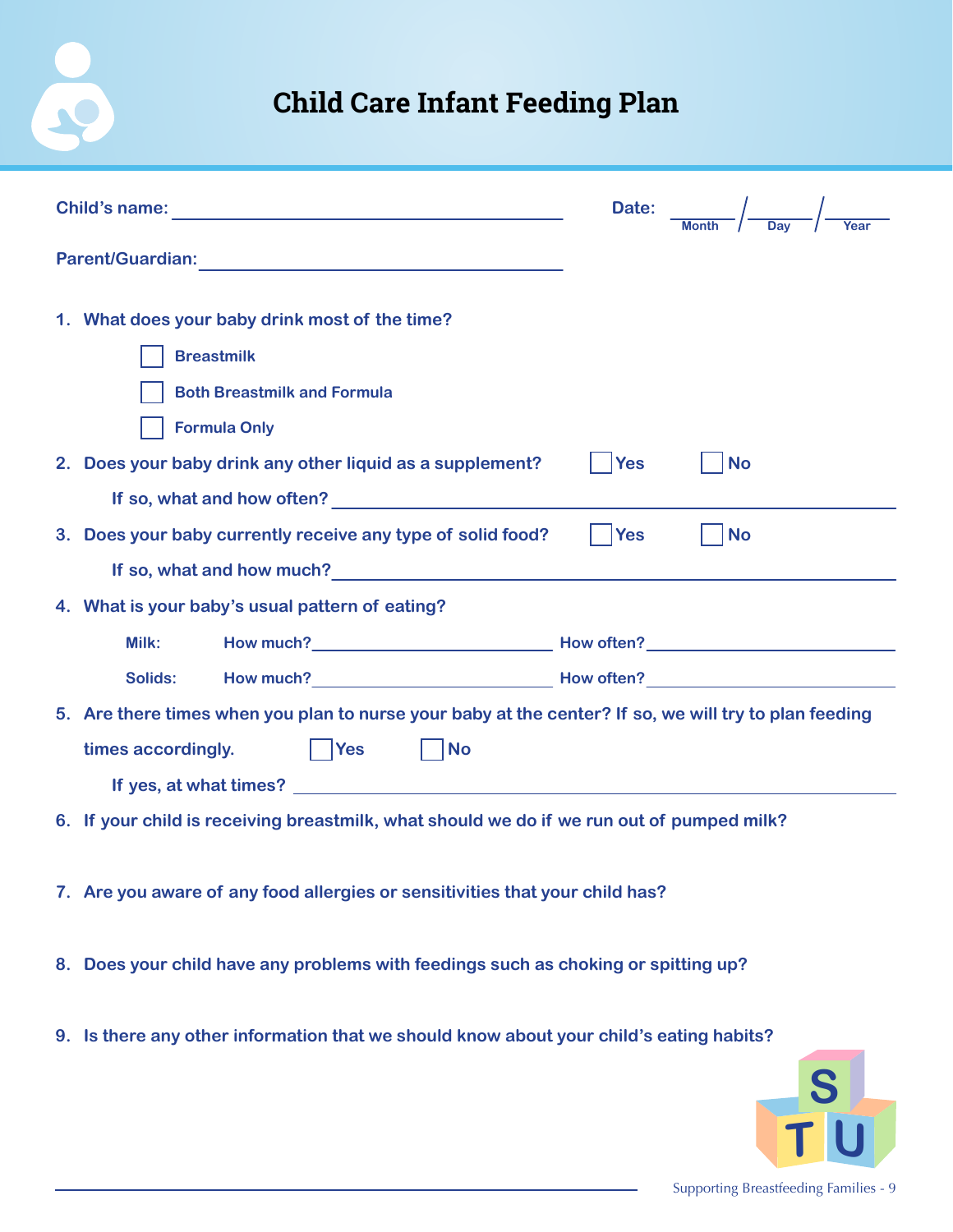

# Amador Calaveras Breastfeeding Support

### No Cost Community Resources

#### **Amador Calaveras Breastfeeding Coalition**

• Community members and professionals meet monthly to organize local efforts to support breastfeeding families in our communities. Contact Sasha Kristoffersen IBCLC at **209.223.7685** or **800.218.2417** Like us on our Facebook page at **facebook.com/acbcoalition**

# **The Resource Connection/Amador & Calaveras WIC** (Women,

Infants & Children Supplemental Food Program)

• Breastfeeding Peer Counseling program, private consultation with IBCLC, breastfeeding classes and other breastfeeding aids & pumps, as needed. Contact **209.223.7685** or **800.218.2417**

#### **Sutter Amador Hospital Breastfeeding Success Group**

• Meet weekly with IBCLC and other [breastfeed](ccala.net)ing moms for an educational group tailored to your needs, [problem-solving, help and support. Meetings](fns.usda.gov/sites/default/files/feeding_infants.pdf)  held every Wednesday 10:30am to 12:00 noon. Call with breastfeeding questions or information. Contact Jane S[nyder RN IBCL](youtube.com/watch?v=RXXpmCn57ZI&feature=player_embedded)[C Voice mailbox](youtube.com/watch?feature=player_embedded&v=IpDDxnbin7c) **209.223.7452**

#### **Sutter Amador Hospital Lactation Station**

• Hospital-grade breastpump rentals and breastfeeding supplies. Contact **209.223.7460**

#### **Baby & Me Program/Calaveras County Public Health Department**

• Breastfeeding education and support; home visits Contact **209.754.6460**

#### World-Wide Res[ources](breastfeedla.org/resource-directory/)

#### **National Breastfeeding and Women's Health**

• Support and basic brea[stfeeding information with trained c](latchmd.com/our_service.html)ounselors. Helpline **800.994.9662** Monday to Friday 6am to 3pm Website at **womanshealth.gov**

#### **La Leche League**

• Information, support, encouragement and education for women who want to breastfeed and their families by trained and accredited counselors. Local group information. Website has information on many breastfeeding topics.

Contact **Local:** Julie Swanner LLL Leader **209.257.9918 National: 877.4LALECHE (877.452.5324)** Website at **llli.org** Provided by Amador Calaveras Breastfeeding Coalition. Permission granted to duplicate, distribute or post this document. Please send corrections/additions to Diane Hosmer RN MSN IBCLC at Diane@MothersOwnMilkMatters.com

#### Breastfeeding & Medications

MotherToBaby.org 866.626.6847 free app available

LactMed at toxnet.nlm.nih.gov free app available

Infant Risk Center infantrisk.com [or facebook.com/](californiabreastfeeding.org)InfantRiskCenter **806.352.2519**

#### Private Practice IBCLCs

────

Diane Hosmer RN MSN IBCLC Murphys **209.822.5284** (text/call) diane@MothersOwnMilkMatters.com

Donna Cretan RNC BSN IBCLC 3 Ps Lactation - Columbia **209.588.8881/209.834.7978**

Jordan McLaurin IBCLC – Sonora **209.743.0155**

Holly Newman RN BSN IBCLC RLC Lodi Lactation - Lodi/Stockton **209.712.7304**  LodiLactation.com

IBCLC = International Board Certified Lactation Consultant, the highest level of breastfeeding support.

#### Additional Web Resources

──────<del>─</del>

KellyMom.com – [Trusted](breastfeedla.org/for-parents/) information on breastfeeding by an IBCLC.

Healthcare.gov/coverage/breastfeeding-benefits/ - information on ACA breastfeeding support, supplies and counseling.

California Department of Public Health cdp.ca.gov > breastfeeding Information on laws for breastfeeding in public and workplace accommodation.

California Breastfeeding Coalition californiabreastfeeding.org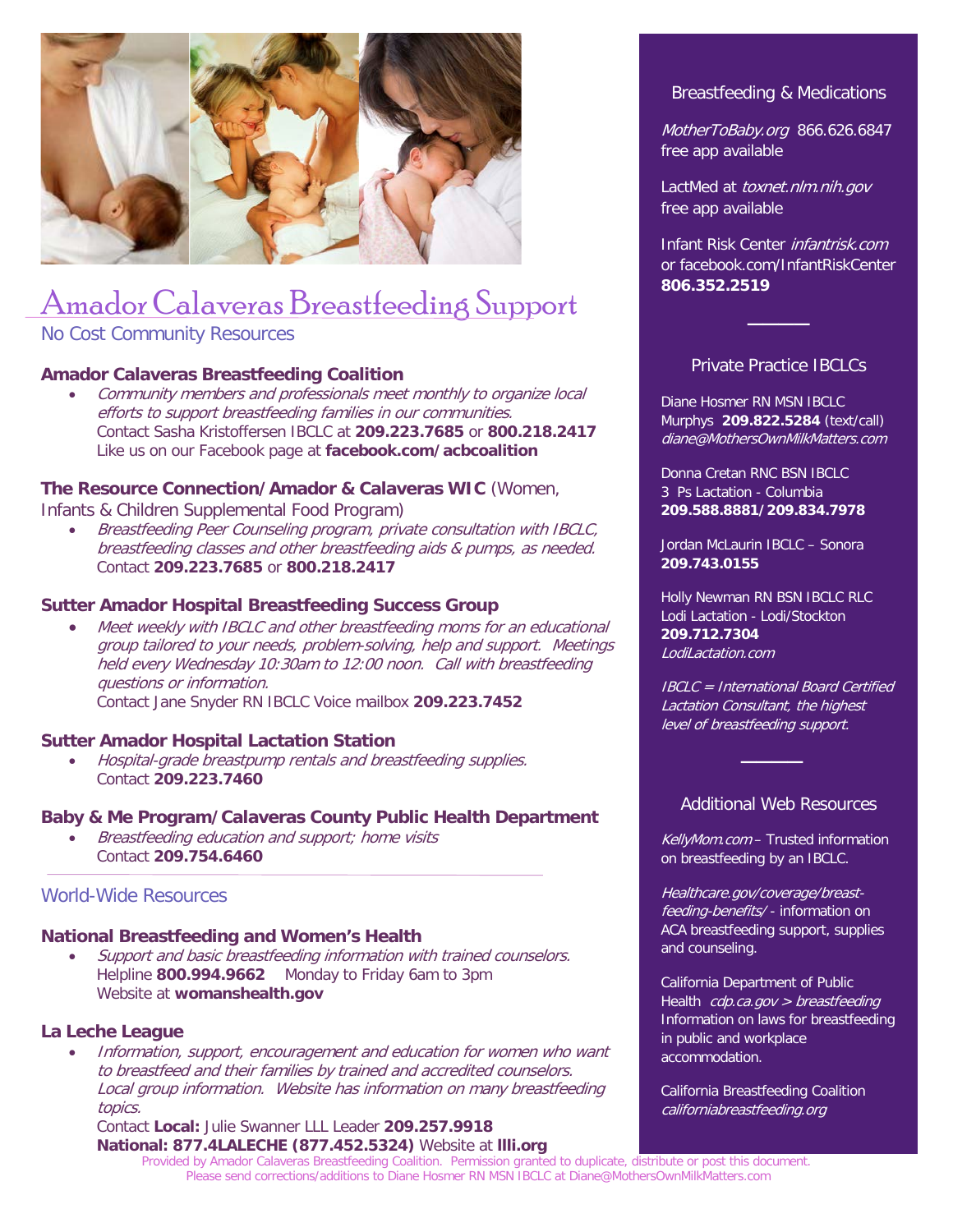# **Breastfeeding Welcome Here**